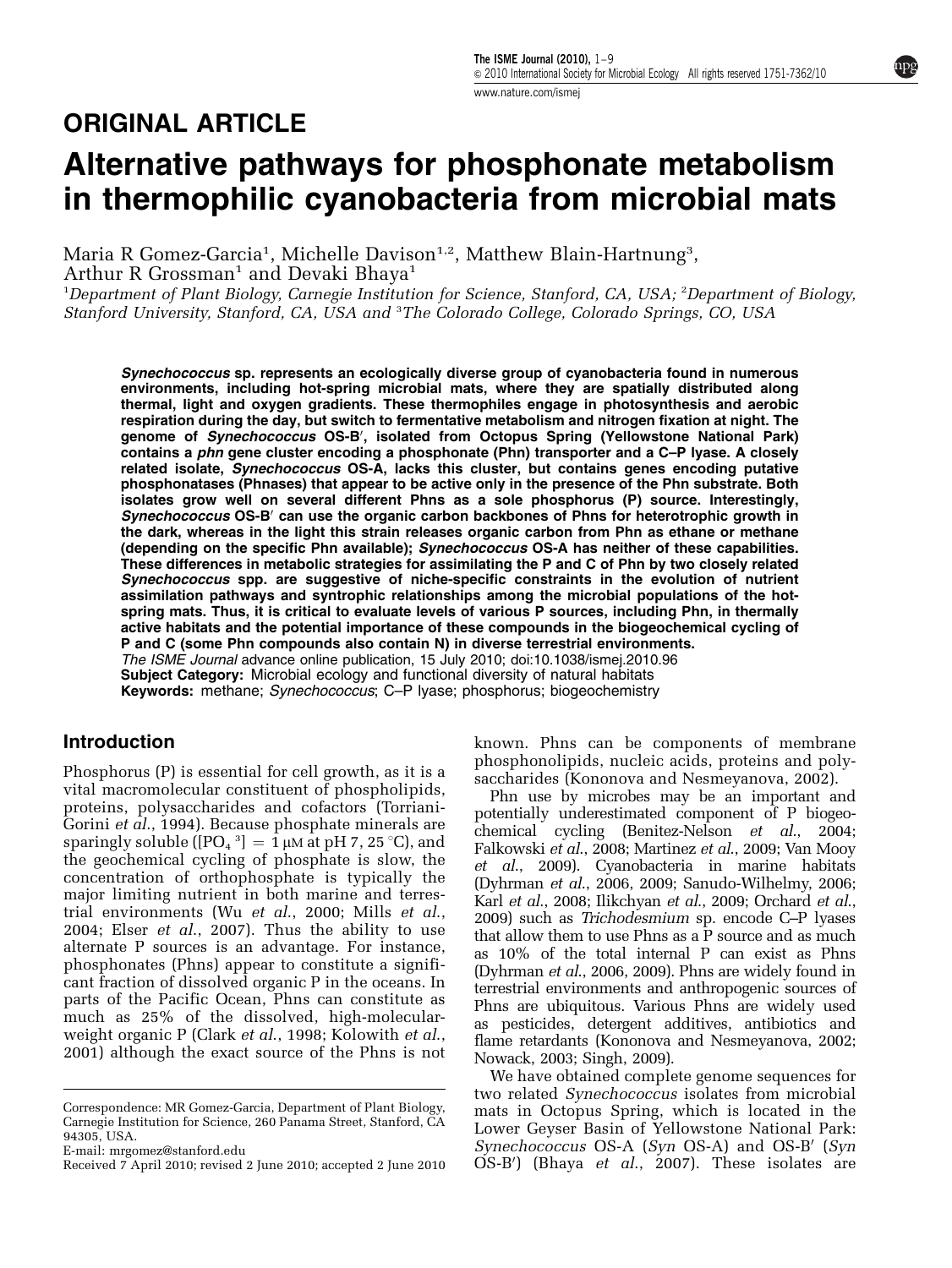differentially distributed along the horizontal thermal gradient of the mat.  $Syn$  OS-B' is prevalent at 53–60  $\degree$ C whereas *Syn* OS-A dominates at higher temperatures (58–65 °C) ([Allewalt](#page-7-0) et al., 2006; [Kilian](#page-7-0) et al[., 2007\)](#page-7-0). In recent studies we showed that both  $Syn$  OS-A and  $Syn$  OS-B' contain an extensive suite of genes in the Pho regulon, which is required for efficient acquisition of P (Supplementary Table S1). This includes a putative operon with 14 genes encoding proteins for phosphonate (Phn) transport (encoded by phnCDE) and C–P lyase activity (encoded by phnG-M), which is present in the Syn OS-B' genome but lacking in  $\overline{Syn}$  OS-A [\(Adams](#page-7-0) et al[., 2008](#page-7-0)). In this study we have examined the ability of the two closely related cyanobacterial isolates, Syn OS-A and Syn OS-B', to grow on and use different Phn sources, which suggests that there are alternative strategies for metabolizing Phn in the microbial mats. In a complementary approach, we also monitored changes in expression of the cyanobacterial C–P lyase and phosphonatase (Phnase) genes in situ over a diel cycle.

# Material and methods

## Culture conditions

Axenic cultures of Syn OS-A (CIW 14) and Syn OS-B' (CIW 10) were grown as previously described ([Adams](#page-7-0) et al., 2008). Axenic cultures of Syn OS-A (CIW 14) were isolated from original enrichment cultures using the same strategy as described by Kilian et al[. \(2007\).](#page-7-0) Cultures were grown and maintained at  $50^{\circ}$ C in liquid D medium supplemented with 10 mM HEPES (4-(2-hydroxyethyl)-1 piperazineethanesulfonic acid (pH 8.2–8.3)) and Va vitamins. This growth medium, termed DH10, contains Pi as sodium phosphate at a concentration of 0.77 mM. Pi-free medium (DH10–P) was prepared by replacing the sodium phosphate with an equimolar amount of sodium chloride. Cultures were bubbled with a 3%  $CO<sub>2</sub>$  in air mixture in a 50 °C incubator, under continuous light ( $\sim$ 75 µmol photon m<sup>-2</sup> s<sup>-1</sup>).

Cells were grown in DH10–P medium supplemented with  $0.5$  mM methylphosphonate (MePhn), ethylphosphonate (EtPhn) or aminoethylphosphonate (AePhn) obtained from Sigma-Aldrich (St. Louis, MO, USA; MePhn 15730HG, AePhn, 268674–1G and EtPhn, 289876-1G, grade purum). Experiments with  $Syn$  OS-B' were performed with cells acclimated to growth on Phn, as previously described ([Adams](#page-7-0) et al., 2008). Syn OS-A cells were not subjected to an acclimation period.

In situ sample collection, extraction and qRT-PCR Samples were collected on 28–29 July 2007, from the effluent channels of Octopus Spring at Yellowstone National Park (latitude 44.5340836, longitude -110.7978895) ([Steunou](#page-8-0) et al., 2008). Frozen mat core samples or cells were processed for RNA or DNA extraction as described previously [\(Steunou](#page-8-0) et al[., 2006, 2008\)](#page-8-0). Briefly, samples for DNA extraction were collected using cork borers to remove an entire core/plug from the mat. Cores were separated into the top green layer (typically between 1 and 3 mm) and the bottom orange layer (typically 2 and 4 mm). The top green layer contains the majority of the cyanobacteria and was used for nucleic acid extraction. Immediately after collection, samples were frozen in liquid nitrogen to prevent nucleic acid degradation.

Genes within the phn operon were amplified from mat samples using specific primers (confirmed by sequencing). Reverse transcription of RNA samples was performed as described previously ([Adams](#page-7-0) *et al.*, [2008](#page-7-0)). For all experiments a 'No reverse transcriptase added' control was carried out. Specific primers were used to amplify segments ( $\sim$ 200 bp) from all cDNAs measured (Supplementary Table S2).

For gene expression analyses ([Figure 4\)](#page-5-0), we took cells from cultures bubbled with a  $3\%$  CO<sub>2</sub> in air mixture in a  $55 \degree C$  incubator, under continuous light  $({\sim}75 \,\mu \text{mol}$  photon m<sup>-2</sup> s<sup>-1</sup>). Cells were collected during exponential phase (day 5) after starting a culture at an OD 750 of 0.05. Three biological replicates, each with three technical replicates, were performed to calculate standard error. The level of expression of each gene, when the cells were grown under  $+P$  conditions, was considered the control. The rest of the expression values were normalized based on this control, which was taken as 1. For the in situ experiment [\(Figure 5](#page-5-0)), we had access to only one biological replicate for each time point (see above for sample processing), but three technical replicates were performed. We determined the absolute value of the RNA encoding a specific gene, among all environmental samples over the diel cycle using primers specific for CYA\_1475, CYA\_2058 and CYB\_0159 (phnC) (Supplementary Table S3). We normalized these values based on the smallest value over the diel cycle for each gene (arbitrarily set at 1). Data are shown as relative units (RU) [\(Whelan](#page-8-0) *et al.*, [2003; Steunou](#page-8-0) et al., 2006). Primers specific for Syn  $OS-A$  or  $Syn$   $OS-B'$  genes (Supplementary Table S2) were designed using MetaPrime, a Primer3-based oligonucleotide generation program ([Rozen and](#page-8-0) [Skaletsky, 2000](#page-8-0)); specificity at the  $3'$  end of the primers allows for the generation of variant-specific oligonucleotides.

## Methane and ethane measurements

Cultures were maintained in a sealed vessel in either the light (75  $\mu$ mol photon m<sup>-2</sup> s<sup>-1</sup>) or dark for various times and the headspace was sampled. Methane and ethane were resolved on a Porapak N column (3 mm internal diameter  $\times$  2 m length) with helium as the carrier gas, and quantified using a Shimadzu (Tokyo, Japan) gas chromatograph (GC-8A) equipped with a flame ionization detector. Temperature settings were 60 °C for the column and 100 °C for both the injector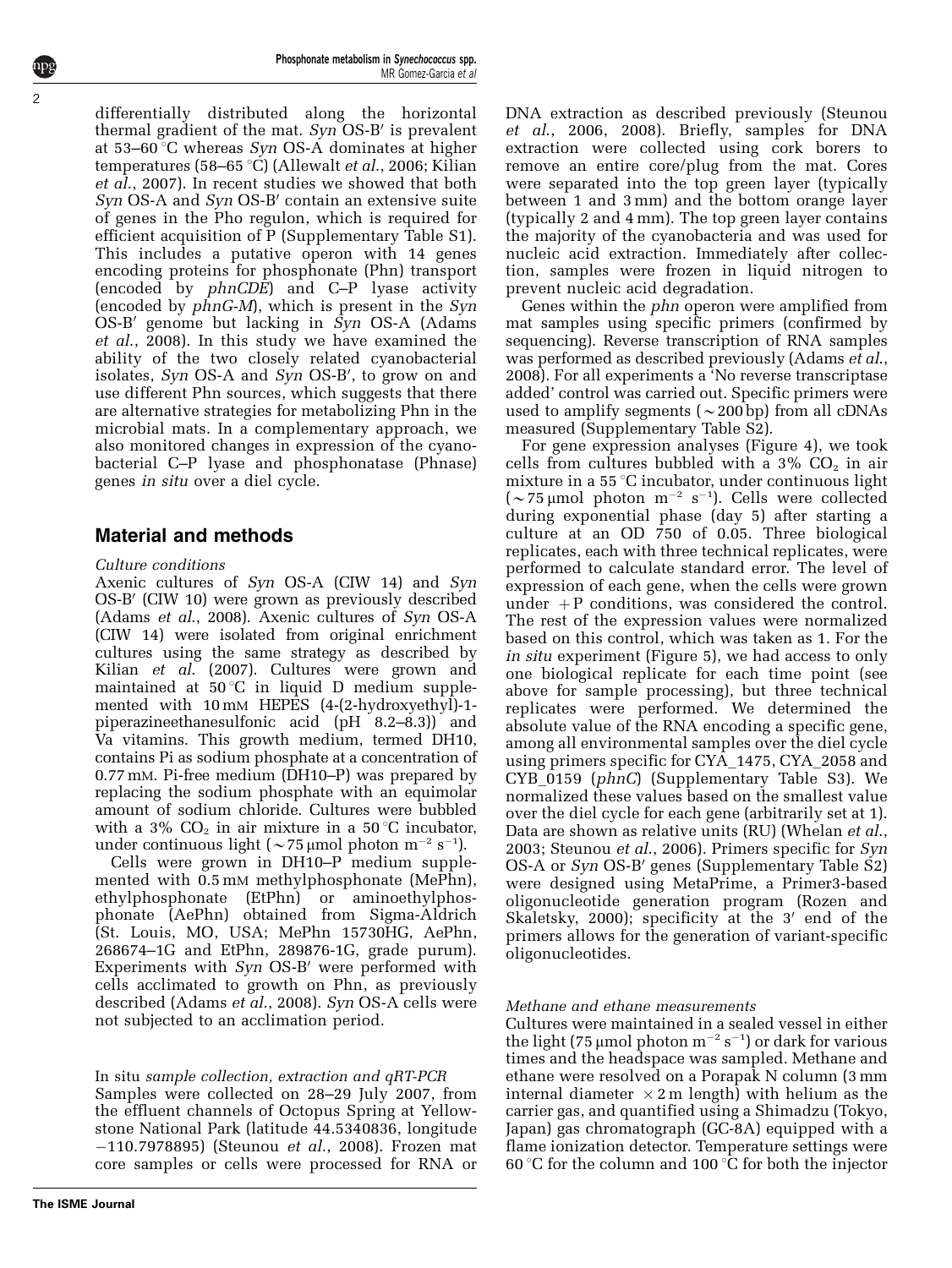and the detector. Calibrations were performed with methane- and ethane-in-nitrogen standards (Scotty II Analyzed Gases, 100 p.p.m.).

#### Bioinformatics

Putative Phnases were identified in Syn OS-A and  $Syn$  OS-B<sup> $\prime}$ </sup> by BLAST analyses using previously identified Phnase proteins. Full sequences for known Phnase proteins were obtained from GenBank, and from these, selected sequences were aligned using ClustalW (http://www.ebi.ac.uk/Tools/clustalw2/index. html), hand-edited using the GCG Wisconsin package sequence editor and the Gene.Doc program (http:// www.nrbsc.org/gfx/genedoc/).

## **Results**

#### Growth with Phn as a sole P source

We recently showed that  $Syn$  OS-B' can grow using methyl phosphonate (MePhn) as a sole source of P, but growth was contingent on an acclimation period of approximately 3 weeks in the presence of MePhn [\(Adams](#page-7-0) et al., 2008). These acclimated cells attained growth rates on MePhn (as the sole source of P) comparable to growth on phosphate (Pi). Consequently, for all growth experiments described here, we used  $Syn$  OS-B' cells that had been acclimated to MePhn for at least 3 weeks ([Adams](#page-7-0) et al., 2008). This acclimation requirement has been described for several other microorganisms, but it is not understood at the mechanistic level except in Escherichia coli (Iqbal et al[., 2004\)](#page-7-0). Syn OS-A cells were not initially subjected to an acclimation regime and it appears that they do not require an acclimation period to be able to use Phns.

We tested the ability of  $Syn$  OS-B' and  $Syn$  OS-A to grow on various Phn compounds, including MePhn, EtPhn, phenylphosphonate (PhenylPhn) and AePhn, and the herbicide glyphosate

[\(Hildebrand and Henderson, 1983](#page-7-0)). To establish maximal growth rates, we grew cells on medium containing Pi, which is generally the preferred P source for microbes. To establish rates of growth when the cells were deprived of P ('minimum' growth rates), we used acclimated Syn OS-B' cells or nonacclimated Syn OS-A cells that were starved for P (that is, grown for 1 week, as they undergo 3–4 doublings, on medium lacking all P before the start of the experiment) (Figure 1). This prestarvation was necessary because these cyanobacteria accumulate high levels of polyphosphate (poly P) ( $\sim$ 39±0.1 nmol poly P per mg of protein) when grown in P-containing medium.

Both MePhn and EtPhn served as a sole source of P for Syn OS-B', with rates of growth that were comparable to those observed when Pi was used as the sole P source (Figure 1a).  $Syn$  OS-B' grew slightly slower with fewer doublings (four doublings instead of five) when AePhn was the sole P source. Neither  $Syn$  OS-B' nor  $Syn$  OS-A could grow when glyphosate was substituted for Pi in the medium, although certain cyanobacteria can use glyphosate as a sole source of both P and N [\(Forlani](#page-7-0) et al., 2008). Unexpectedly, Syn OS-A cells were also able to maintain high rates of growth when various Phn compounds were provided as a sole source of P (Figure 1b), even though they lack the operon encoding the C–P lyase and Phn transporter. In contrast to Syn OS-B', no acclimation period was required for Syn OS-A. Growth occurred immediately after Syn OS-A was transferred to medium devoid of Pi but supplemented with Phns. Once the internal Pi reserves were depleted, the cells appeared to be able to access the Phn compounds in the medium as a source of P.

#### Methane and ethane production

The results described above and comparative genomic analysis raised the possibility that Syn OS-A and  $Syn$  OS-B' have different mechanisms for the



Figure 1 Time course of growth on Phn sources. Growth of acclimated Syn OS-B' (a) or Syn OS-A (b) at 50 °C in complete DH10 medium  $(P_1)$ , DH10–P (P starved), or DH10–P supplemented with 0.5 mM MePhn, EtPhn or AePhn. Controls show growth of  $Syn$  OS-B' or Syn OS-A cells maintained in medium lacking  $P(3$  weeks for Syn OS- B' and 1 week for Syn OS-A) and then, kept in the same medium over the course of the experiment (minimum growth control). Cells per ml are shown on the y axis on a log scale. The P source for each growth curves is given in the figure. The color reproduction of this figure is available on the html full text version of the manuscript.

3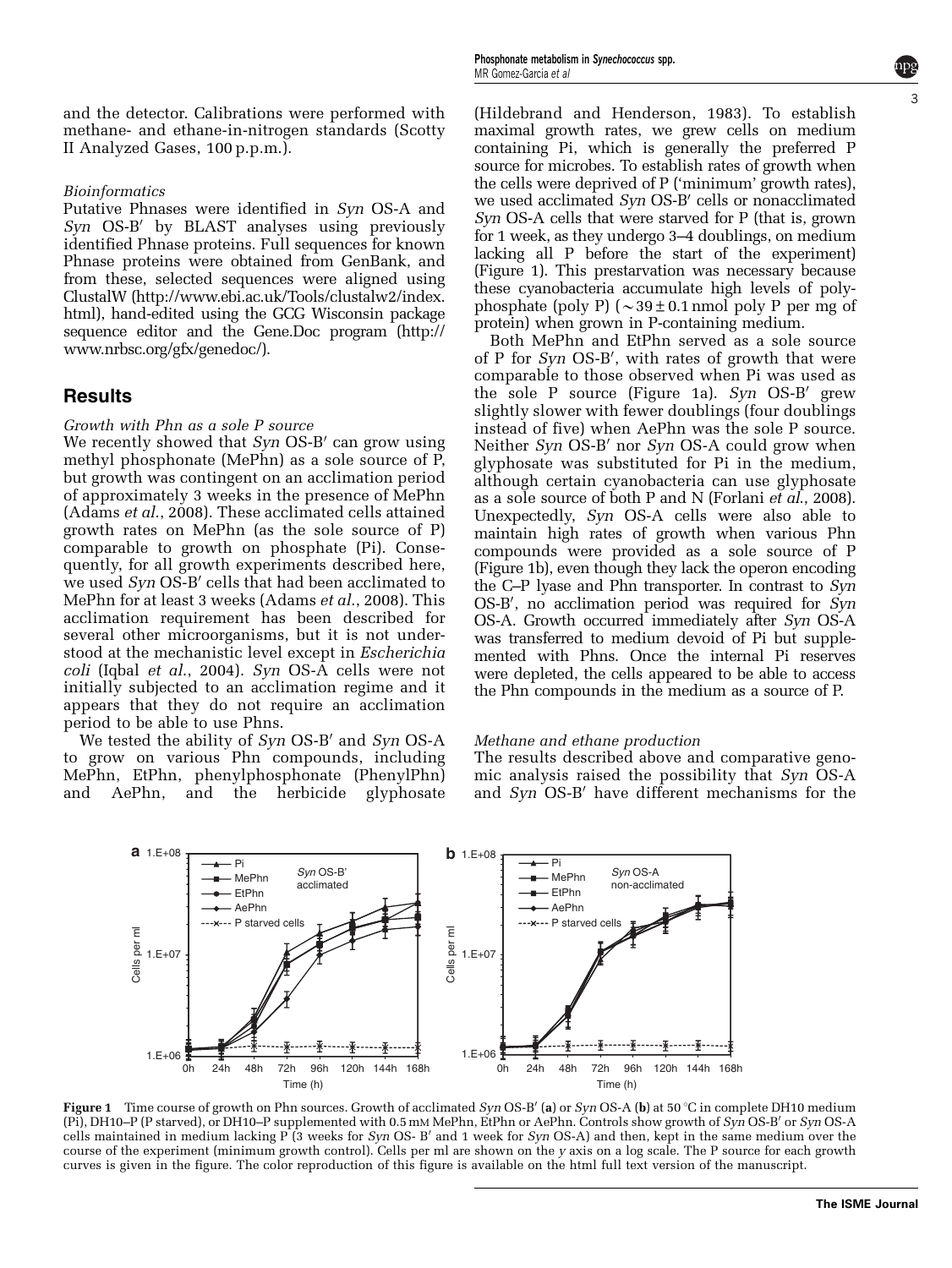acquisition of P from Phn. Furthermore, MePhn and EtPhn have the potential to serve as sources of both P and C (Cook et al[., 1978;](#page-7-0) [Ternan](#page-8-0) et al., 1998), and cells that assimilate the P but not the C moiety of Phns might release methane and ethane into the environment [\(Yakovleva](#page-8-0) et al., 1998). However, cells that can assimilate the fixed C of the Phn might be able to grow in the dark using Phn as a sole source of reduced carbon. To test these possibilities, we grew  $Syn$  OS-B' on either EtPhn or MePhn in continuous light (75 µmol photon  $m^{-2}$  s<sup>-1</sup>) in sealed test tubes, and monitored methane or ethane over a period of 168 h by gas chromatography. Methane and ethane accumulated in the headspace when the sole P source was MePhn and EtPhn, respectively (Figures 2a and b). The gas accumulation tracked cell growth as measured by absorbance at 750 nm. Growth of  $Syn$  OS-B' with AePhn as a sole P source in the light also resulted in methane release (no ethane was released), but the final methane concentration achieved in the headspace after 48 h was  $\sim$  5-fold lower than for MePhn, and the final cell density was  $\sim$  2-fold less (Figure 2c). As expected, neither methane nor ethane was released by cells growing in medium containing Pi but lacking Phn; medium lacking cells also did not release ethane or methane.

These results show a direct correlation between cell growth, which requires the acquisition of P from Phn, and the release of ethane, when EtPhn was the sole P source (or methane, when MePhn was the sole P source). Therefore, during photoautotrophic growth of Syn OS-B', a significant level of reduced C of the Phn was volatilized and not used for cell growth. Syn OS-A, which has neither C–P lyase nor the phn transporter genes, continued to grow in the light with MePhn as its sole source of P, but unlike Syn OS-B', failed to accumulate methane in the headspace (Figure 2d). Similar results were observed when EtPhn or AePhn was used as the sole P source; growth was sustained but neither methane nor ethane accumulated in the headspace.

 $Syn$  OS-B' grown in medium containing both Pi and MePhn (Supplementary Figure S1) preferentially used Pi. For cultures supplemented only with  $10 \mu$ M MePhn, methane evolution began after a 48–72 h lag, which was extended to  $>96$  h when cultures were supplemented with both  $10 \mu M$  Pi and  $10 \mu M$  MePhn. This is likely because the Pi has to be exhausted before the cells initiate significant acquisition and use of Phns. The rates of growth of all cultures on the different sources of P were approximately the same.



**Figure 2** Aerobic growth and accumulation of methane or ethane in Phn-supplemented cultures. Squares and solid lines show<br>accumulation of methane (**a**, **c**) or ethane (**b**) and growth of *Syn* OS-B' in DH10 (dotted line MePhn (a) or EtPhn (b) or AePhn (c) (solid lines). (d) Methane accumulation (squares) and growth (triangles) of Syn OS-A in DH10 (Pi, circles and dotted lines) and DH10–P medium supplemented with MePhn (MePhn, solid lines). Cells per ml are shown on a log scale at extreme left. The color reproduction of this figure is available on the html full text version of the manuscript.

4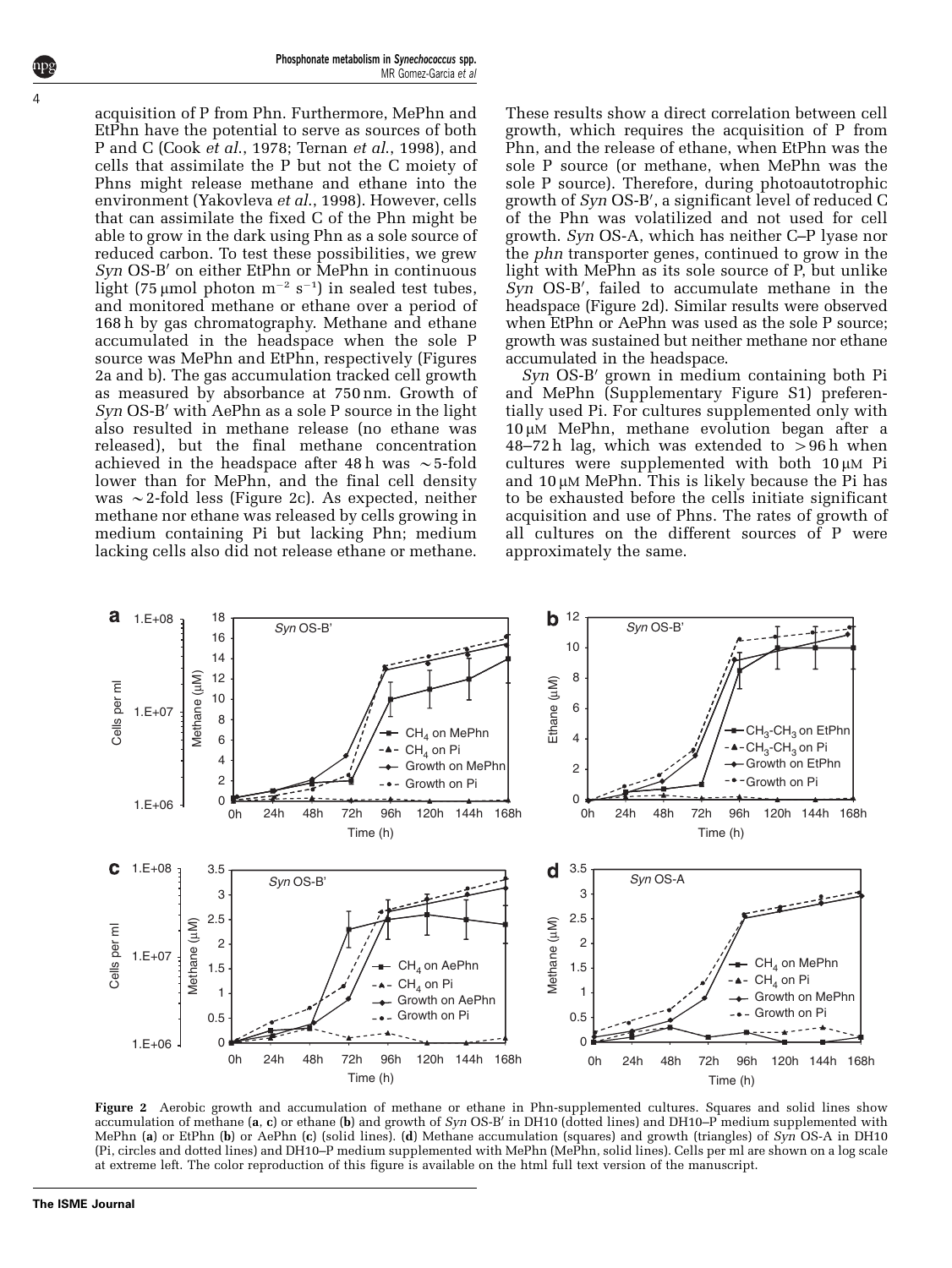

Figure 3 Growth in the light or dark in Phn-supplemented medium. Syn OS-A and acclimated Syn OS-B' cells grown in continuous light (75 µmol photon m $^{-2}$  s $^{-1})$  (gray and black solid lines, respectively) on DH10–P medium supplemented with 0.5 mM of EtPhn (a) or AePhn  $(b)$  or under the same conditions but in continuous dark (dotted lines). As a negative control Syn OS-B' and Syn OS-A cells were grown in DH10–P medium in the light (-P, triangles dotted gray lines). The graphs show the means and standard deviations (error bars) of measurements taken from biological triplicates. Cells per ml are shown on a log scale. The color reproduction of this figure is available on the html full text version of the manuscript.

#### Dark growth

Because  $Syn$  OS-A and  $Syn$  OS-B' have the potential to use different enzyme complexes for Phn assimilation, it was plausible that there would also be differences in the ways in which these organisms use the C backbones of the Phns [\(Yakovleva](#page-8-0) et al., [1998\)](#page-8-0). Syn  $OS-B'$  can grow in the presence of either EtPhn or AePhn in the light as well as in the dark. In the dark (Figure 3), with EtPhn serving as a sole source of fixed C and P, the cells doubled nearly as rapidly and attained approximately the same cell density as light-grown cells over a period of 172 h  $({\sim}6$ –7 doublings). In contrast, acclimated Syn OS-B' cells did not double in the dark on complete medium (P replete, but with no Phn or organic). We conclude that  $Syn$  OS-B' can use the C backbone of EtPhn and AePhn as a source of fixed C that fuels cell growth in the dark. As shown in Figure 3b, Syn OS-A grew well in the light with EtPhn or AePhn as a sole P source, but neither of these compounds supported the growth of Syn OS-A in the dark (Figure 3). Thus, in contrast to  $Syn$  OS-B' cells, Syn OS-A cells are unable to use Phns as a source of fixed C.

### Putative Phnases

These results suggest that Syn OS-A and Syn OS-B' may have multiple pathways for Phn acquisition and assimilation. In addition to C–P lyases, bacterial Phnases, such as phosphonoacetaldehyde phosphonohydrolase (phnA) and phosphonopyruvate hydro-lase, can cleave the C–P bond (Quinn et al[., 2007;](#page-8-0) [White and Metcalf, 2007](#page-8-0)). Phnases belong to the haloacid dehalogenases (HAD) superfamily (Interpro IPR006439), phosphoesterases, ATPases, phosphomutases, dehalogenases and Phnases, which exert their effect on a diverse set of substrates. The HAD domain can be recognized by certain key

conserved features such as conserved aspartic acid (Asp) residues that are involved in the phosphotransfer reaction. The Rossman fold that comprises the core in which the phosphotransfer occurs is formed by four loops that contain 'core residues' conserved throughout the HAD superfamily. The conservation of these residues within short motifs and the additions of specific inserts called 'caps' are potential means of identification of specific members of the family [\(Allen and Dunaway-Mariano,](#page-7-0) [2004;](#page-7-0) Lahiri et al[., 2004;](#page-8-0) [Burroughs](#page-7-0) et al., 2006) Despite these general identifying features, Phnases are not very well characterized, so identification based on homology is not definitive.

BLAST searches using the amino-acid sequence encoded by the phnX gene (phosphonoacetaldehyde phosphonohydrolase, EC 3.11.1.1) of Bacillus cereus AH820 (YP\_002450365), which is well characterized at both the catalytic and structural levels, identified at least three putative Phnase-encoding genes on the genomes of  $Syn$  OS-A and  $Syn$  OS-B' [\(Lahiri](#page-8-0) et al., [2004](#page-8-0)). These are CYA\_1475 (ortholog is CYB\_1669, 74% AAID), CYA\_2058 (ortholog is CYB\_0748, 90% AAID) and CYA\_2485 (ortholog is CYB\_2092, 98% AAID). Alignment of PhnX from B. cereus and Pseudomonas aeruginosa with the putative Phnases of  $Syn$  OS-A and  $Syn$  OS- B' (Supplementary Figure S2) suggests that these may all function as Phnases, but without further biochemical characterization their specificity cannot be easily established.

We estimated the transcript abundance of the putative Phnases under conditions of P starvation, as well as in cultures in which MePhn, EtPhn or AePhn were the sole P source. Transcripts from two putative Phnases (CYA\_1475 and CYA\_2058) increased in abundance (from  $\sim$  75- to 225-fold) when cells were grown in medium lacking Pi (2 weeks) and supplemented with either EtPhn or AePhn (MePhn did not elicit accumulation of these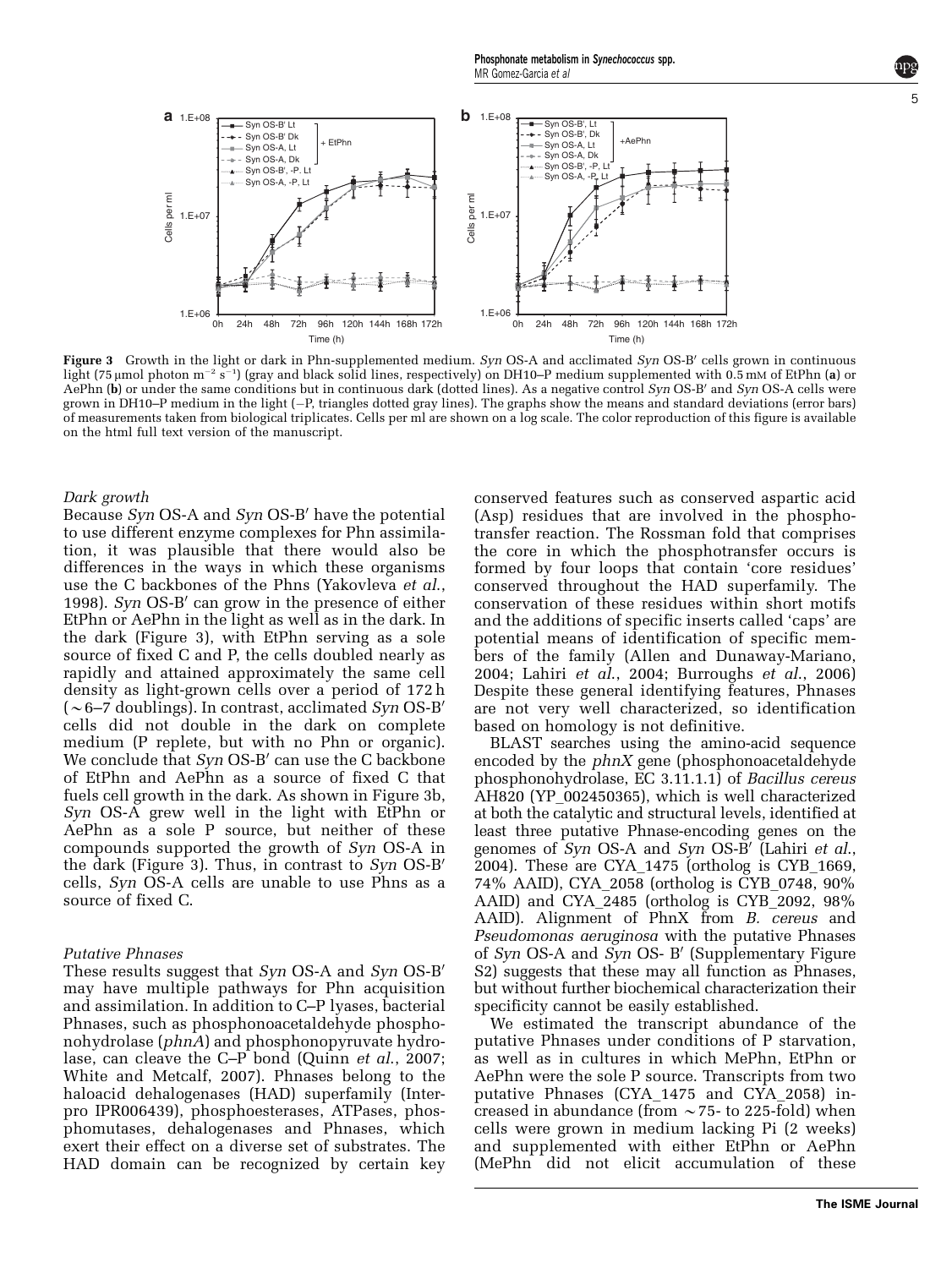

Figure 4 Quantification of transcripts encoding putative Phnases under various growth conditions. Transcripts levels from CYA\_1475,  $CYA\_2058$  and  $CYA\_2485$  of  $Syn$   $OS-A$  (a) and from  $CYB\_1669$ ,  $CYB\_2092$  and  $CYB\_0748$  of  $Syn$   $OS-B'$  (b) after growth on DH10 medium (Pi), DH10–P medium (P starved) or DH10–P medium supplemented with MePhn, EtPhn or AePhn and DH10+P supplemented with MePhn. Samples were taken in exponential phase. qRT-PCR results (relative units, RU) show the means and standard deviations for data from three technical replicates, although similar results were obtained for biological replicates.

transcripts). As expected, the absence of P was not sufficient to elicit accumulation of the putative Phnase transcripts (Figure 4). None of the conditions used elicited a significant change in the level of the CYA\_2485 transcript. Furthermore, the CYA\_1475 and CYA\_2058 transcripts also increased in abundance in cells grown in medium containing Pi and either EtPhn or AePhn, indicating that transcription from the putative Phnase genes is controlled by the presence of the substrate, and is not strongly impacted by the Pi concentration of the medium. Consistent with this result, none of the putative Phnases has a predicted upstream consensus Pho box sequence that has recently been characterized for many cyanobacteria including Syn OS-B' and Syn OS-A (Su et al[., 2007\)](#page-8-0). None of the Syn OS-B' transcripts encoding putative Phnases showed a marked increase in cells grown in medium devoid of P or supplemented with MePhn, EtPhn or AePhn as sole sources of P (Figure 4).

## In situ expression of the key putative Phn utilization genes

We measured the abundance of transcripts encoding the C–P lyase of  $Sm$  OS-B' and the Phnases of  $Sm$  OS-A in mat samples collected from Octopus Spring at different times of the diel cycle on 28–29 July 2007. qRT-PCR with specific primers was used to evaluate  $phnC$  (gene in  $\bar{C}-P$  lyase operon of Syn OS-B') and the putative Phnase (CYA\_1475 and CYA\_2058) transcript levels of Syn OS-A. The phnC transcript was highest in the evening, when irradiance levels were low and the mat was anoxic (Figure 5), with a subsequent decline in the transcript level over the course of the night. This transcript may be controlled by oxic conditions and/or the circadian program. The levels of transcripts for the Syn OS-A putative Phnases are highest at mid afternoon when the mat is still oxic, and then decline. Expression of putative Phnases of  $Syn$  OS-B<sup> $\prime$ </sup> was significantly lower than for the putative orthologs in Syn OS-A, and there was no clear trend in the pattern of expression (Supplementary Table S3).

<span id="page-5-0"></span>6



Figure 5 In situ quantification of transcripts from putative Phnases (CYA\_1475, CYA\_2058) and PhnC over the diel cycle. Oxygen production is shown as the dotted curve; oxic (light) and anoxic (dark) state of the mat indicated by gray and black bars, respectively. Transcript levels (relative units, RU) of genes encoding the Phn transporter (PhnC, CYB\_0159, diamonds) and the putative Phnases from Syn OS-A (CYA\_1475, squares, CYA\_2058, triangles) are shown. The color reproduction of this figure is available on the html full text version of the manuscript.

## Discussion

Microorganisms in the environment are capable of synthesizing, taking up and using Phns [\(Kononova](#page-7-0) [and Nesmeyanova, 2002;](#page-7-0) Quinn et al[., 2007](#page-8-0); [White](#page-8-0) [and Metcalf, 2007](#page-8-0); [Metcalf and van der Donk, 2009;](#page-8-0) [Singh, 2009\)](#page-8-0). Pathways for Phn biosynthesis are less well-studied than those for its degradation [\(Quinn](#page-8-0) et al[., 2007\)](#page-8-0) and analysis of genomic and metagenome data available from the hot springs [\(Bhaya](#page-7-0) et al[., 2007](#page-7-0)) did not provide compelling evidence that Phn biosynthetic pathways are present in the microbial mat community. However, we did demonstrate that  $Syn$  OS-B' can grow well in medium in which the only source of P is MePhn, EtPhn or AePhn, contingent on an acclimation period of approximately 3 weeks in the presence of Phn compounds (Adams et al[., 2008](#page-7-0)). Over the initial period of acclimation, the presence of Phn in the medium suppressed the growth of the cells on Pi,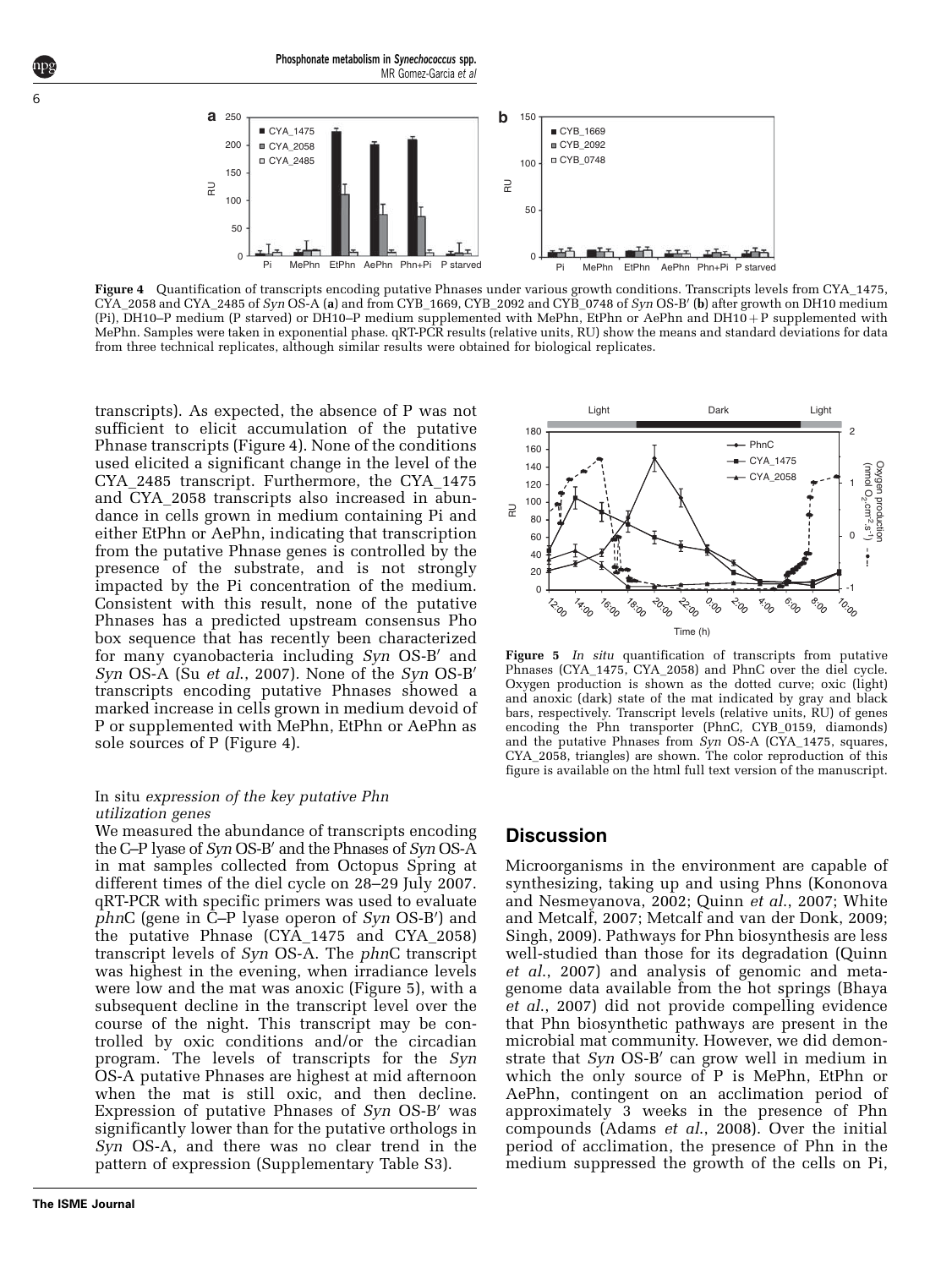suggesting that Phns may function as an antimetabolites and block certain cellular activities [\(Kono](#page-7-0)[nova and Nesmeyanova, 2002\)](#page-7-0).

 $Syn$  OS-B' can use MePhn or EtPhn as a sole P source in the light, and as a consequence cells release either methane or ethane. These results suggest that in the light,  $Syn$  OS-B' cells take up Phns, which is then further metabolized by the cytoplasmic C–P lyase. Under these conditions, released Pi is assimilated whereas some of the reduced carbon moiety of the Phn is released into the atmosphere as methane or ethane. However, in the dark, the reduced C moiety of the Phn is integrated into the metabolic circuitry of the cell, may be through conversion to acetyl CoA. In other systems that have been studied, biodegradation appears to involve ribosylated organophosphonate intermediates (Avila et al[., 1991; Hove-Jensen](#page-7-0) et al., [2010\)](#page-7-0) and possibly result in the generation of more than one reduced C species. Transcripts encoding Phn transporter/C–P lyase subunits increase when  $Syn$  OS-B' cells are starved for P (in the absence or presence of MePhn, EtPhn or AePhn), whereas the Phnase transcripts are not. Therefore, it is most likely that the Phn transporter/C–P lyase system is important for Phn use in  $Syn$  OS-B' under the conditions used in this study (although we cannot eliminate the possibility that some Phn use is a consequence of Phnases). The finding that little, if any, of the organic C is released as a volatile compound in the dark, and that cells grow in the dark when the only reduced C is in the form of Phn, strongly indicates that  $Syn$  OS-B' can exploit the energetic component of Phn at a time when it is limited in its ability to generate chemical bond energy through either photosynthesis or respiratory metabolism. Indeed, the Phn transport/C–P lyase system would allow Syn OS-B' cells to transport the entire Phn molecule into the cytoplasm, where the C–P bond would be cleaved. The C backbones released could be integrated into assimilation pathways through the activities of enzymes such as acetyl-CoA synthetase (CYB\_0240, CYA\_0472) and ATP citrate lyase (CYB\_1908, CYA\_1739).

In contrast to Syn OS-B', Syn OS-A maintained in medium containing MePhn, EtPhn or AePhn did not emit methane or ethane either in the light or dark and was unable to use any of these Phn compounds as a sole C source for growth in the dark. Apparently, Syn OS-A can access the P moiety of Phn, but cannot metabolize the reduced C moiety of the molecule. Syn OS-A appears to use various Phnases and two genes encoding putative Phnases are induced during exposure of Syn OS-A to specific Phn substrates. In Salmonella sp. Phnase is induced under P starvation (Jiang et al[., 1995](#page-7-0)) but in Rhizobium huakuii PMY1, Phnase are not under control of the Pho regulon. The ability of Syn OS-A to induce specific Phnases, in the presence of P, might indicate that Phns are available in these environments. However, information regarding the source, levels and use of P sources, including Phns, in many environments, including hot springs is limited and suffers from technical challenges ([Stauffer and Thompson, 1978;](#page-8-0) [Stauffer, 1982](#page-8-0); Papke et al[., 2003\)](#page-8-0).

7

Some Phnases may be membrane associated potentially accessing the extracellular environment [\(Mendz](#page-8-0) et al[., 2005\)](#page-8-0), as a consequence, Pi may be generated in the extracellular space and then rapidly taken up and assimilated by the cells. If so,  $S_{V}$  OS-A might be unable to use EtPhn or AePhn as a sole source of C because it cannot take up the extracellular C compound released during Phn catalysis. Phnase transcripts from CYA\_1475 and CYA\_2058 accumulate in the presence of EtPhn and AePhn, but not MePhn, and yet Syn OS-A can use all of these compounds as P sources. These results suggest that other as yet unidentified Phnases may be involved in the use of MePhn by Syn OS-A, and that substrate specificity may be associated with each of the putative Phnases [\(Kononova and Nesmeyanova, 2002](#page-7-0); [White and](#page-8-0) [Metcalf, 2007](#page-8-0)). There may be other novel mechanisms by which Phns are degraded by microorganisms [\(Fox](#page-7-0) [and Mendz, 2006;](#page-7-0) Quinn et al[., 2007\)](#page-8-0).

Recently, Karl et al[. \(2008\)](#page-7-0) have shown that microbial Phn degradation results in methane generation in aerobic marine environments, providing evidence for 'unconventional' methanogenesis. This bacterial catabolism of Phns might explain why oceanic methane concentrations vastly exceed the levels predicted by basic biological and chemical principles [\(Ingall, 2008\)](#page-7-0). The ability of Trichodesmium sp. to metabolize as well as produce Phn compounds may explain why this cyanobacterium is so successful in low-P environments [\(Dyhrman](#page-7-0) [and Haley, 2006;](#page-7-0) Dyhrman et al[., 2007, 2009\)](#page-7-0). Marine unicellular cyanobacteria contain putative Phn transporters and Phnases (Tetu *et al.*, 2009). Marine bacteria including Vibro sp. and Planctomyces sp. have the ability to grow on Phns ([Dyhrman](#page-7-0) et al., [2007\)](#page-7-0). Moreover, the widespread distribution of the phnA gene, which encodes a phosphonoacetate hydrolase, underscores the potential importance of phosphonates in marine ecosystems, including corals (Gilbert et al[., 2009;](#page-7-0) [Martinez](#page-8-0) et al., 2009; [Thomas](#page-8-0) et al., 2010).

Methane production in low-sulfate, hot-spring algal–bacterial mats has been ascribed to methanogenic bacteria as well as eukaryotic organisms [\(Ward, 1978](#page-8-0)). Here we show that the Phn transporter/C–P lyase genes and putative Phnase genes are expressed in situ, so cyanobacteria could produce methane as a by-product of Phn metabolism (levels of Phns in these environments have not been measured). Transcript profiles suggest that the Phn transporter/C–P lyase genes are expressed when the mat is anoxic, suggesting that the level of the Phn transporter/C–P lyase is higher at night. In contrast, Phnase genes are expressed in mid afternoon when the cells are photosynthesizing and are not likely to require additional fixed C. Hence, Phn cleavage, possibly in the extracellular environment during the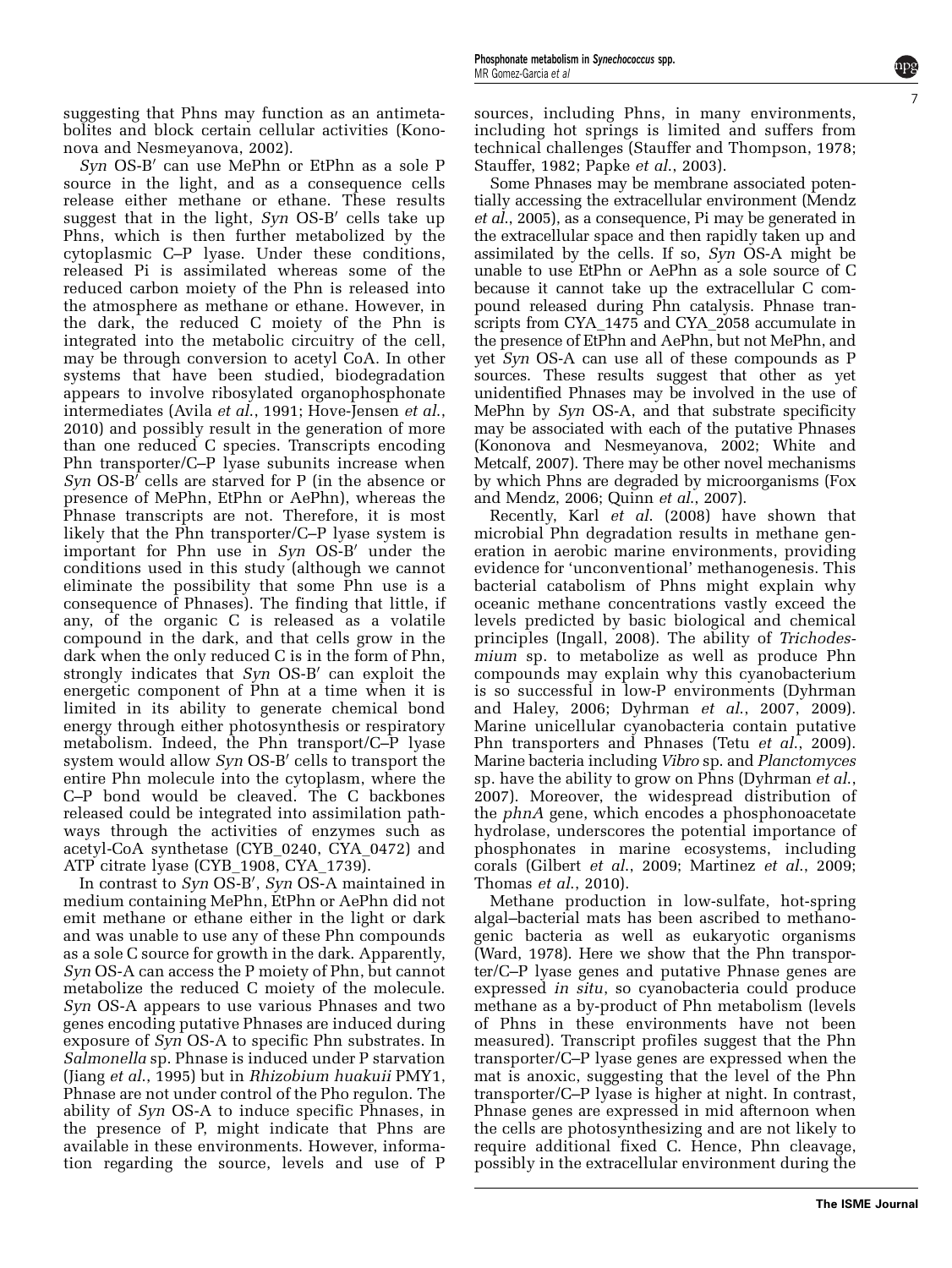day, would allow cells to capture the P in the molecule whereas the fixed C moiety would be released into the environment where it could be exploited by heterotrophs in the mat. These results highlight the ability of terrestrial cyanobacteria to use multiple systems to acquire and metabolize Phns from the environment, but investigations to elucidate the precise role of these specific activities in shaping population dynamics and micro-niche habitation are only just beginning.

# Acknowledgements

<span id="page-7-0"></span>8

This study was supported by the National Science Foundation (EF-0328698), Stanford University (MD), Venture Grant from Colorado College (MB-H) and the Carnegie Institution (DB, MG). We thank George Asimenos for primer design, and Melissa Adams and Fariba Fazeli for expert technical assistance; Blaise Hamel and Sheila I Jensen for collecting and processing samples; the US National Park Service and personnel from Yellowstone National Park.

# References

- Adams MM, Gomez-Garcia MR, Grossman AR, Bhaya D. (2008). Phosphorus deprivation responses and phosphonate utilization in a thermophilic Synechococcus sp. from microbial mats. J Bacteriol 190: 8171–8184.
- Allen KN, Dunaway-Mariano D. (2004). Phosphoryl group transfer: evolution of a catalytic scaffold. Trends Biochem Sci 29: 495–503.
- Allewalt JP, Bateson MM, Revsbech NP, Slack K, Ward DM. (2006). Effect of temperature and light on growth of and photosynthesis by Synechococcus isolates typical of those predominating in the Octopus Spring microbial mat community of Yellowstone National Park. Appl Environ Microbiol 72: 544–550.
- Avila LZ, Draths KM, Frost JW. (1991). Metabolites associated with organophosphonate C–P bond cleavage: chemical synthesis and microbial degradation of [<sup>32</sup>P]-ethylphosphonic acid. Bioorgan Med Chem 1: 51–54.
- Benitez-Nelson CR, O'Neill L, Kolowith LC, Pellecia P, Thunell R. (2004). Phosphonates and particulate organic phosphorus cycling in an anoxic marine basin. Limnol Oceanogr 49: 1593–1604.
- Bhaya D, Grossman AR, Steunou AS, Khuri N, Cohan FM, Hamamura N et al. (2007). Population level functional diversity in a microbial community revealed by comparative genomic and metagenomic analyses. ISME J 1: 703–713.
- Burroughs AM, Allen KN, Dunaway-Mariano D, Aravind L. (2006). Evolutionary genomics of the HAD superfamily: understanding the structural adaptations and catalytic diversity in a superfamily of phosphoesterases and allied enzymes. J Mol Biol 361: 1003–1034.
- Clark LL, Ingall ED, Benner R. (1998). Marine phosphorus is selectively remineralized. Nature 393: 426.
- Cook AM, Daughton CG, Alexander M. (1978). Phosphonate utilization by bacteria. J Bacteriol 133: 85–90.
- Dyhrman ST, Ammerman JW, Van Mooy BAS. (2007). Microbes and the marine phosphorus cycle. Oceanography 20: 110–116.

**The ISME Journal**

- Dyhrman ST, Benitez-Nelson CR, Orchard ED, Haley ST, Pellechia PJ. (2009). A microbial source of phosphonates in oligotrophic marine systems. Nat Geosci 2: 696–699.
- Dyhrman ST, Chappell PD, Haley ST, Moffett JW, Orchard ED, Waterbury JB et al. (2006). Phosphonate utilization by the globally important marine diazotroph Trichodesmium. Nature 439: 68–71.
- Dyhrman ST, Haley ST. (2006). Phosphorus scavenging in the unicellular marine diazotroph Crocosphaera watsonii. Appl Environ Microbiol 72: 1452–1458.
- Elser JJ, Matthew ES, Bracken E, Cleland E, Daniel S, Gruner W et al. (2007). Global analysis of nitrogen and phosphorus limitation of primary producers in freshwater, marine and terrestrial ecosystems. Ecol Lett 10: 1135–1142.
- Falkowski PG, Fenchel T, Delong EF. (2008). The microbial engines that drive Earth's biogeochemical cycles. Science 320: 1034–1039.
- Forlani G, Pavan M, Gramek M, Kafarski P, Lipok J. (2008). Biochemical bases for a widespread tolerance of cyanobacteria to the phosphonate herbicide glyphosate. Plant Cell Physiol 49: 443–456.
- Fox EA, Mendz GL. (2006). Phosphonate degradation in microorganisms. Enzyme Microb Technol 40: 145–150.
- Gilbert JA, Thomas S, Cooley NA, Kulakova A, Field D, Booth T et al. (2009). Potential for phosphonoacetate utilization by marine bacteria in temperate coastal waters. Environ Microbiol 11: 111–125.
- Hildebrand RL, Henderson TG. (1983). Phosphonic acids in nature. In Hildebrand, RL (ed.). The Role of Phosphonates in Living Systems. CRC Press: Boca Raton, FL.
- Hove-Jensen B, Rosenkrantz TJ, Zechel DL, Willemoes M. (2010). Accumulation of intermediates of the carbon– phosphorus lyase pathway for phosphonate degradation in phn mutants of Escherichia coli. J Bacteriol 192: 370–374.
- Ilikchyan IN, McKay RM, Zehr JP, Dyhrman ST, Bullerjahn GS. (2009). Detection and expression of the phosphonate transporter gene phnD in marine and freshwater picocyanobacteria. Environ Microbiol 11: 1314–1324.
- Ingall ED. (2008). Making methane. Nat Geoscience 1: 419–420.
- Iqbal S, Parker G, Davidson H, Moslehi-Rahmani E, Robson RL. (2004). Reversible phase variation in the phnE gene, which is required for phosphonate metabolism in Escherichia coli K-12. J Bacteriol 186: 6118–6123.
- Jiang W, Metcalf WW, Lee KS, Wanner BL. (1995). Molecular cloning, mapping, and regulation of Pho regulon genes for phosphonate breakdown by the phosphonatase pathway of Salmonella typhimurium LT2. J Bacteriol 177: 6411–6421.
- Karl DM, Beversdorf L, Björkman KM, Church MJ, Martinez A, Delong EF. (2008). Aerobic production of methane in the sea. Nat Geosci 1: 473–478.
- Kilian O, Steunou AS, Fazeli F, Bailey S, Bhaya D, Grossman AR. (2007). Responses of a thermophilic Synechococcus isolate from the microbial mat of Octopus Spring to light. Appl Environ Microbiol 73: 4268–4278.
- Kolowith LC, Ingall ED, Benner R. (2001). Composition and cycling of marine organic phosphorus. Limnol Oceanogr 46: 309–320.
- Kononova SV, Nesmeyanova MA. (2002). Phosphonates and their degradation by microorganisms. Biochemistry (Mosc) 67: 184–195, 184–195.